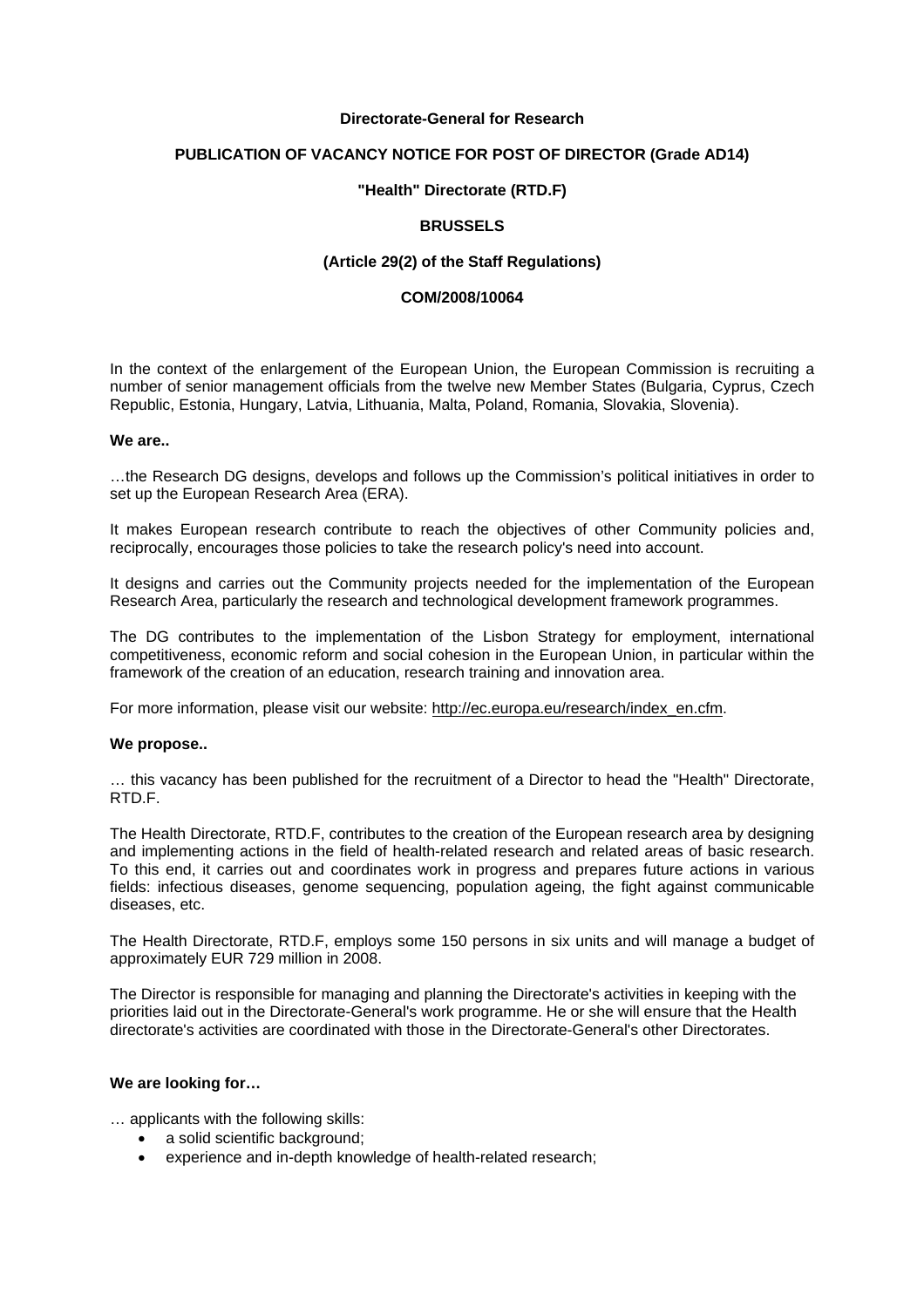- proven aptitude for managing a major administrative body that manages a large number of contracts;
- the experience and ability necessary to promote cooperation between services and programmes inside and outside the Commission;
- the ability to represent the Commission and conduct negotiations in European and international political and scientific bodies.
- excellent written and oral communication skills.

The working languages of the DG are English and French. A thorough knowledge of these languages will be an advantage.

## **Applicants must**

- be a citizen of one of the following 12 Member States: Bulgaria, Cyprus, Czech Republic, Estonia, Hungary, Latvia, Lithuania, Malta, Poland, Romania, Slovakia and Slovenia;
- hold a university degree that gives access to postgraduate studies:
- have at least 12 years' professional experience after obtaining the abovementioned degree, at least six years of which have been gained at senior management level<sup>1</sup>;
- have a thorough knowledge of one of the official languages of the EU and a satisfactory knowledge of one other of these languages; Applicants should note that the selection procedure will take place in English and French only.

## **Independence and declaration of interests**

Candidates are required to confirm their willingness to make a declaration of their commitment to act independently in the public interest and a declaration of any interests which might be considered prejudicial to their independence.

#### **Appointment and conditions of employment**

The Commission will select and appoint the successful applicant according to its selection and recruitment procedures. A shortlist of candidates will be drawn up, and candidates included will be invited to an interview organised by the Commission's Committee on Appointments and held in an assessment centre run by external recruitment consultants.

Salaries and conditions of employment are those applicable to AD14 grade officials of the European **Communities** 

Applicants should note the requirement under the Staff Regulations for all new staff to complete successfully a nine-month probationary period.

The recruitment will be made in Brussels.

#### **Equal opportunities**

1

The European Union applies an equal opportunities policy.

<sup>&</sup>lt;sup>1</sup> In their CVs applicants should indicate at least for these six years during which high-level management experience has been acquired: (1) title and role of management positions held, (2) numbers of staff overseen in these positions, (3) the size of budgets managed, and (4) numbers of hierarchical layers above and below and number of peers.